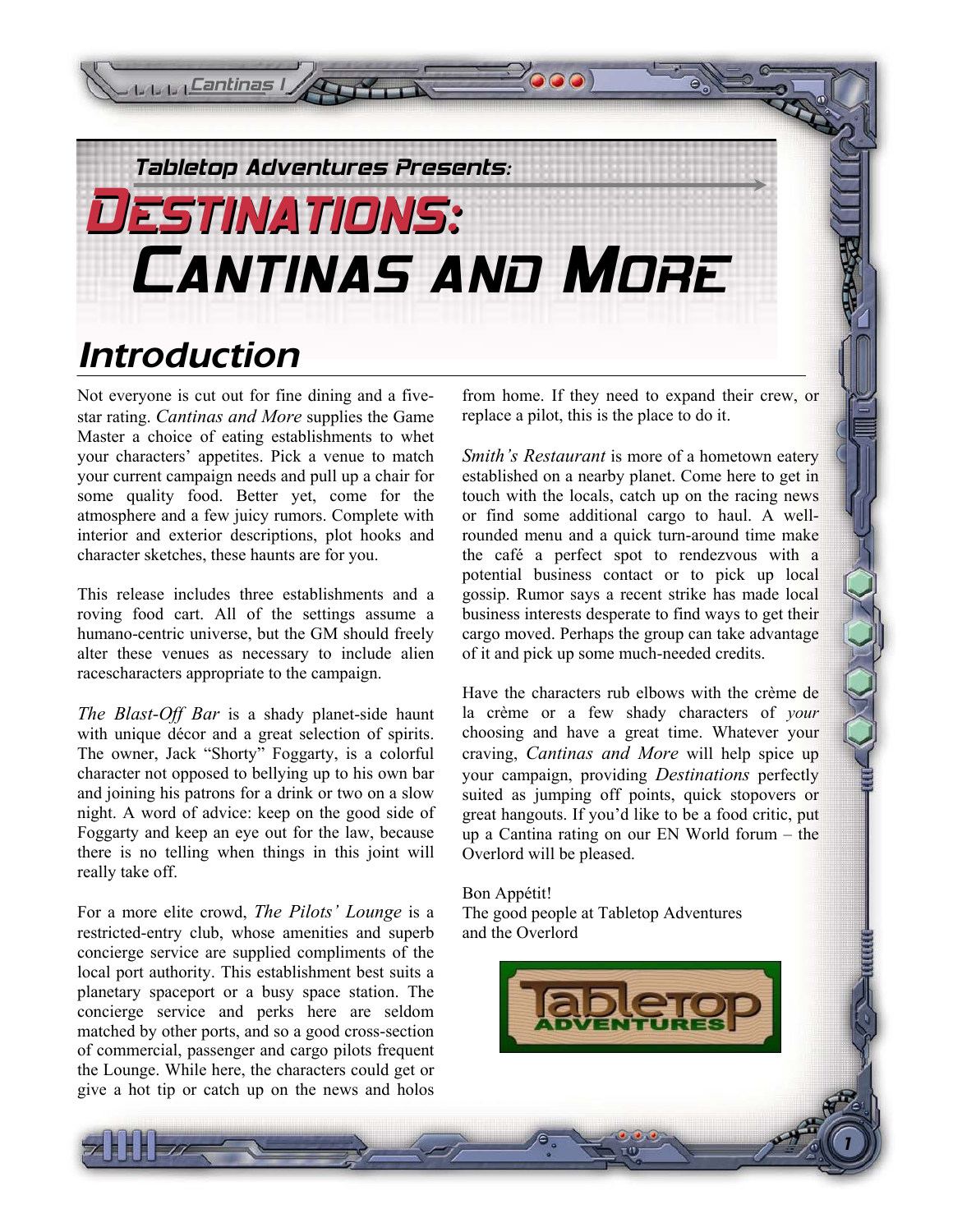



The Blast-Off Bar is a moderately busy, mediumsized establishment frequented by a mix of locals and off-worlders. Plenty of business, both legitimate and otherwise, is conducted here. It also serves a fairly decent rack of ribs, and the music is better than most, so a fair number of patrons just drop by to relax. However, no matter how comfortable one gets, there is something about the place that makes the back of your neck itch.

## Exterior Scenes

These mini-vignettes can be used to convey the feel of approaching the bar from the ground. Approaching The Blast-Off Bar from the air could more clearly reveal the presence of a ship, although if located at a busy spaceport, it would look very much like a ship docked at a port building or repair station.

#### Exterior I

三面

*A ramshackle, run-down looking building comes into view, low and almost mean in the way it sits there. A gaudy red neon sign crackles and pops, some of the letters work now and then and the place reveals itself to be– The Blast-Off Bar. The exterior of the building is covered in bits of starship and mechanical parts. Some of them have fallen off and lie on the ground. Here and there, antennas and communications devices have been attached to the structure.* 

## Exterior II

*The front windows have been plated up with shutters: each one has several slits in it to allow in a small amount of light. A few large tubes poke in and around the structure, again reinforcing the feeling that the bar has a definite 'spacer' theme about it. The front*  *doors are made from heavy-looking steel* [reinforced], *and look as though they could withstand a direct assault for quite a while. A glowing computer-panel to the right side of the doors just waits to be pressed. There does not appear to be any other entry into this establishment.*

[When the panel is pressed, read:] *The front doors open with a low hiss of hydraulics, sticking for a moment, before opening fully and allowing you inside.* 

## Interior Scenes

## Interior I

*You enter the bar proper and the moment you do, you are greeted by a number of questioning eyes. People quickly look away and tend to their own business. This medium-sized bar serves a good number of customers. There are round tables with harsh electric light streaming from overhead, while the slatted windows let in very little illumination from the outside. At the back of the room a typical bar is stocked with a number of bottles and tended by a thin, scrawny-looking man.* [This is Jack, the owner of the Blast-Off Bar. He has mastered the ability to convince others that he is one brick shy of a load—when he wishes.]

*Music plays quietly in the background and the atmosphere is relaxed, but has an obvious underlying current of trouble. The interior mirrors the exterior, using cast-off starship parts as décor. No attempt has been made to camouflage or update this odd collection of ephemera via paint or other means. They are everywhere on the walls, floors and ceiling; even utilizing a couple of large ducting fans in the ceiling to provide climate control. Fuel pipes and piping of all shapes and sizes crisscross the walls, stretching overhead and down into the floor.* [An alert person might notice that these pipes have a habit of gurgling now and